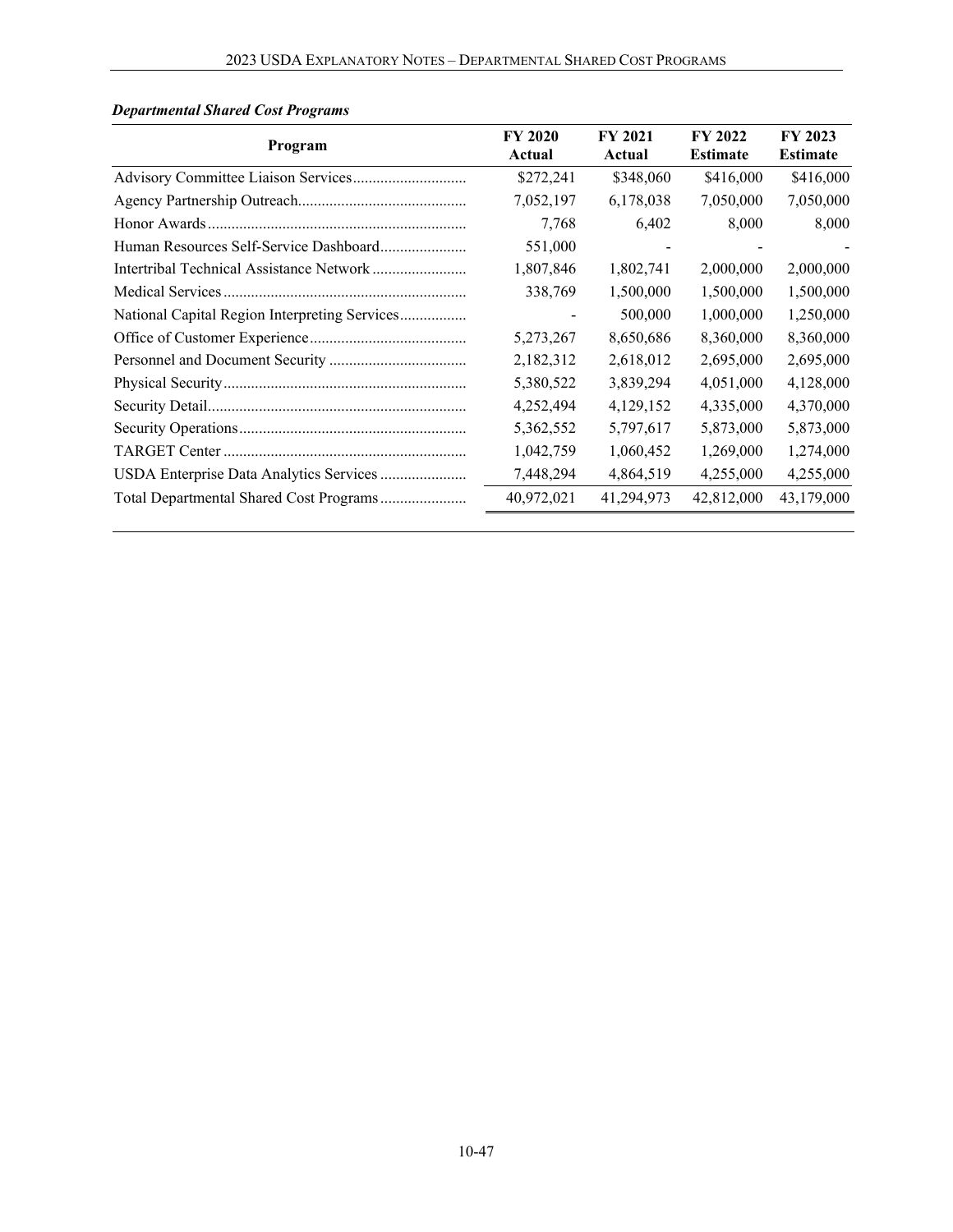|                                                  | <b>FY 2020</b> | <b>FY 2021</b> | <b>FY 2022</b>  | FY 2023         |
|--------------------------------------------------|----------------|----------------|-----------------|-----------------|
| <b>Agencies</b>                                  | Actual         | Actual         | <b>Estimate</b> | <b>Estimate</b> |
|                                                  | \$1,555,819    | \$1,666,430    | \$1,696,651     | \$1,718,494     |
|                                                  | 2,546,751      | 2,626,328      | 2,752,220       | 2,793,305       |
| Animal and Plant Health Inspection Service       | 3,283,564      | 3,427,673      | 3,289,007       | 3,329,951       |
|                                                  | 195,232        | 269,768        | 287,609         | 297,309         |
|                                                  | 141,676        | 136,651        | 161,042         | 163,360         |
| Farm Production and Conservation Business Center | 770,464        | 855,692        | 798,148         | 813,090         |
|                                                  | 4,605,428      | 4,489,443      | 4,833,196       | 4,853,098       |
|                                                  | 654,368        | 639,259        | 770,828         | 810,049         |
|                                                  | 3,828,136      | 3,924,056      | 3,743,444       | 3,769,923       |
|                                                  | 733,070        | 924,526        | 868,188         | 884,956         |
|                                                  | 13,620,248     | 13,706,579     | 13,886,897      | 13,940,580      |
|                                                  | 413,627        | 455,652        | 442,458         | 452,424         |
|                                                  | 170,370        | 155,644        | 126,386         | 128,122         |
|                                                  | 4,456,274      | 3,738,412      | 4,640,219       | 4,657,663       |
|                                                  | 20,468         | 29,216         | 32,881          | 34,028          |
|                                                  | 28,799         | 40,400         | 44,954          | 46,534          |
|                                                  | 57,045         | 64,534         | 94,291          | 97,479          |
|                                                  | 32,951         | 44,217         | 32,837          | 33,984          |
|                                                  | 15,204         | 13,855         |                 |                 |
|                                                  | 121,644        | 155,740        | 157,768         | 161,863         |
|                                                  | 33,901         | 34,602         | 39,143          | 40,013          |
|                                                  | 13,503         | 19,244         | 22,338          | 22,799          |
|                                                  | 266,280        | 279,048        | 293,122         | 296,791         |
| Office of Partnerships and Public Engagement     | 10,975         | 11,361         | 12,343          | 12,552          |
|                                                  | 631,885        | 613,227        | 534,481         | 539,584         |
|                                                  | 485,592        | 508,131        | 687,389         | 694,530         |
|                                                  | 163,026        | 209,468        | 232,915         | 235,769         |
|                                                  | 176,118        | 160,444        | 168,887         | 170,176         |
|                                                  | 1,939,603      | 2,095,373      | 2,162,358       | 2,180,574       |
|                                                  | 40,972,021     | 41,294,973     | 42,812,000      | 43,179,000      |

## *Departmental Shared Cost Programs: Agency Cost Shares*

## **Advisory Committee Liaison Services**

The Office of the Secretary provides guidance and direction to USDA agencies on Advisory Committees and Boards. Costs to support this function and screening/selection of members are reimbursed from agencies to the Office of the Secretary.

## **Agency Partnership Outreach**

Outreach program serving as the lead agent for USDA partnership and outreach activities. Includes tasking and reporting authority to direct, coordinate and control all target programs including all components of the Higher Education Initiatives Program, Small Farms and Beginning Farmer/Rancher and youth outreach and integration into workforce diversity 2030, Socially Disadvantaged Producers and Limited Resource Producers, Military Veterans Agricultural Liaison and supporting Veterans Program Office, and, any other such outreach programs the Secretary deems essential to serve the interest of USDA. The Hispanic-Serving Institutions National Program, 1890 USDA Initiatives, USDA 1994 Program, and Faith-Based and Neighborhood Partnerships programs were consolidated into Agency Partnership Outreach.

#### **Honor Awards**

Designed to recognize significant accomplishments of USDA employees through the Department's highest honor awards program.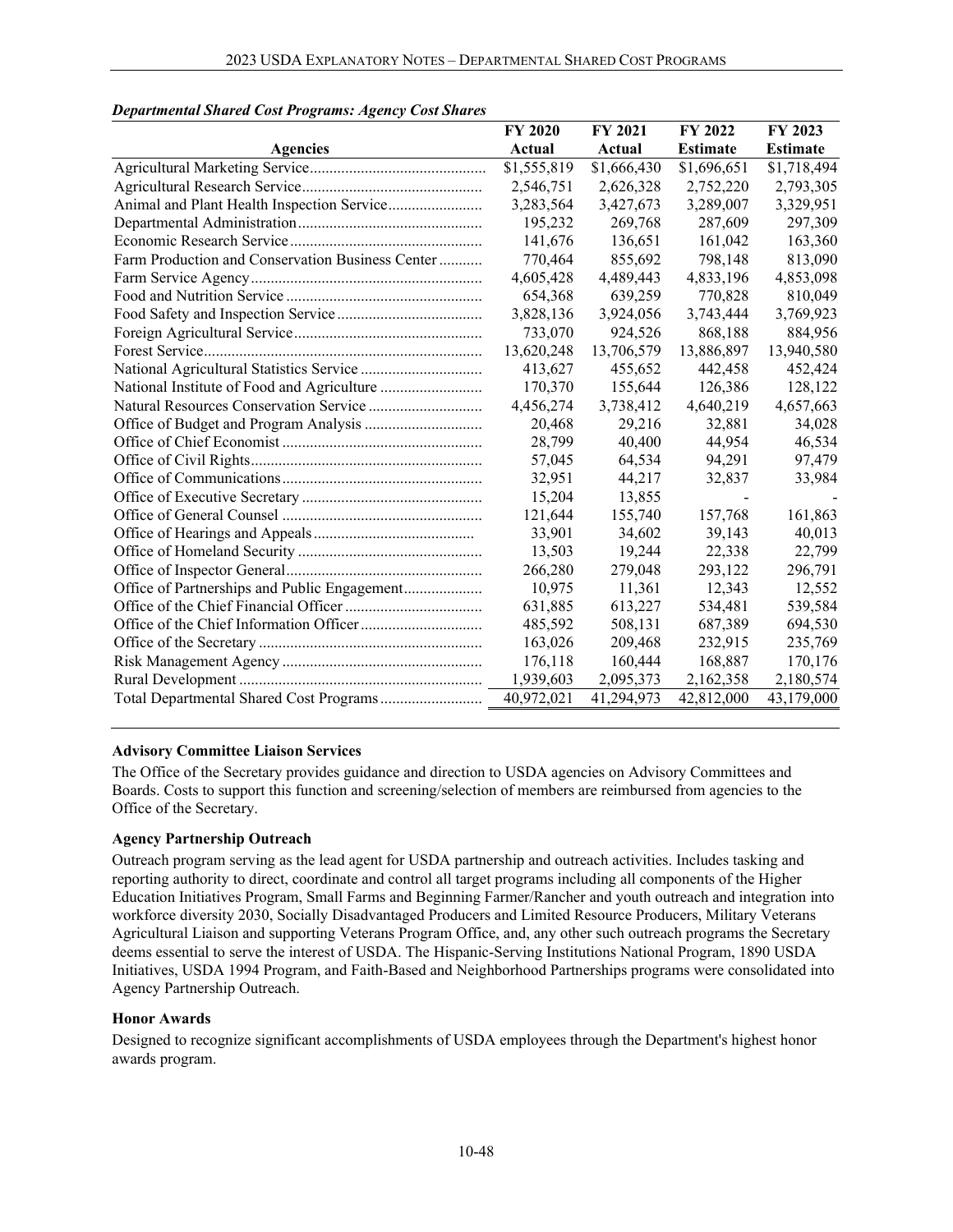## **Human Resources Self-Service Dashboard (formerly Retirement Processor/Web Application)**

Serves as an e-authenticated single sign-on portal for several USDA human resources systems and contains a historical database that together with the Retirement Processor Web application enables employees to run various retirement calculation scenarios. Beginning in 2021, Human Resources Self-Service Dashboard no longer receives Departmental Shared Cost Program funding.

## **Intertribal Technical Assistance Network**

Program addresses the unique challenges faced by American Indian and Alaskan Native tribal governments, communities and individuals in effectively utilizing USDA programs and services. These challenges require intensive technical assistance and program access improvement through an intertribal coordinated network and coordination with the Department of the Interior/Bureau of Indian Affairs, which also has jurisdiction and authority over Indian lands. Information on all USDA programs will be covered by the technical assistance efforts of staff within the Network. Program efforts will also focus on promoting the Department's Strategic Goals within Indian Country, including Tribal consultation responsibilities, in accordance with government-to-government and trust responsibilities of USDA.

## **Medical Services**

Provides basic, extended, and additional care and minor medical assistance in the event of injuries, illnesses, or lifethreatening emergencies to Government employees and visitors while in or on the grounds of the USDA Headquarters Complex and George Washington Carver Center. Provides preventative health measures such as COVID-19 vaccines, booster shots, flu shots and health screenings to employees in the National Capital Region that lead to a higher quality workforce environment. The Medical Services program was discontinued in FY 2020 but was reestablished in FY 2021 to support the Department's goals for returning employees to the office in a safe and strategic manner by supporting our employees' well-being and physical health during and after the COVID-19 pandemic within a self-contained workplace.

## **National Capital Region Interpreting Services**

Provides interpreting services for USDA agencies in the national capital region. These services were previously funded on a USDA agency specific basis.

## **Office of Customer Experience**

Program coordinates Department-wide efforts to improve customer service. This includes: speeding up customerfacing processes using lean management with rapid process improvements; simplifying customer's access to USDA programs; and creating a highly engaged USDA culture where employees are accessible, responsive, courteous, helpful and knowledgeable. Additionally, the program now includes the USDA contact center.

## **Personnel and Document Security**

Program is responsible for ensuring the proper protection of classified national security information through the adjudicative process of personnel clearances. Program ensures USDA employees are properly cleared and appropriately trained to handle classified information. Provides sound technical policy and guidance on classified information management and security services. Continues modernization efforts consistent with the classification management policy from the Information Security Oversight Office for the control, protection, and over classification goals outlined in EO13526. The development and management of the Security Information Management System. The Personnel Security Program and Classified National Security Information Programs were combined into the Personnel and Document Security program in 2018.

## **Physical Security**

Program includes the physical security, identity, credentialing, and access management portions formerly included in the Security Operations program.

## **Security Detail**

Provides funding for the Secretary's security detail.

## **Security Operations**

Provides for USDA COOP activities including awareness training, exercises and COOP plan reviews. Operates a secure emergency operations center on a 24/7 basis. The center provides critical communications and coordination systems. Provides risk-based security assessments with countermeasure recommendations for all critical